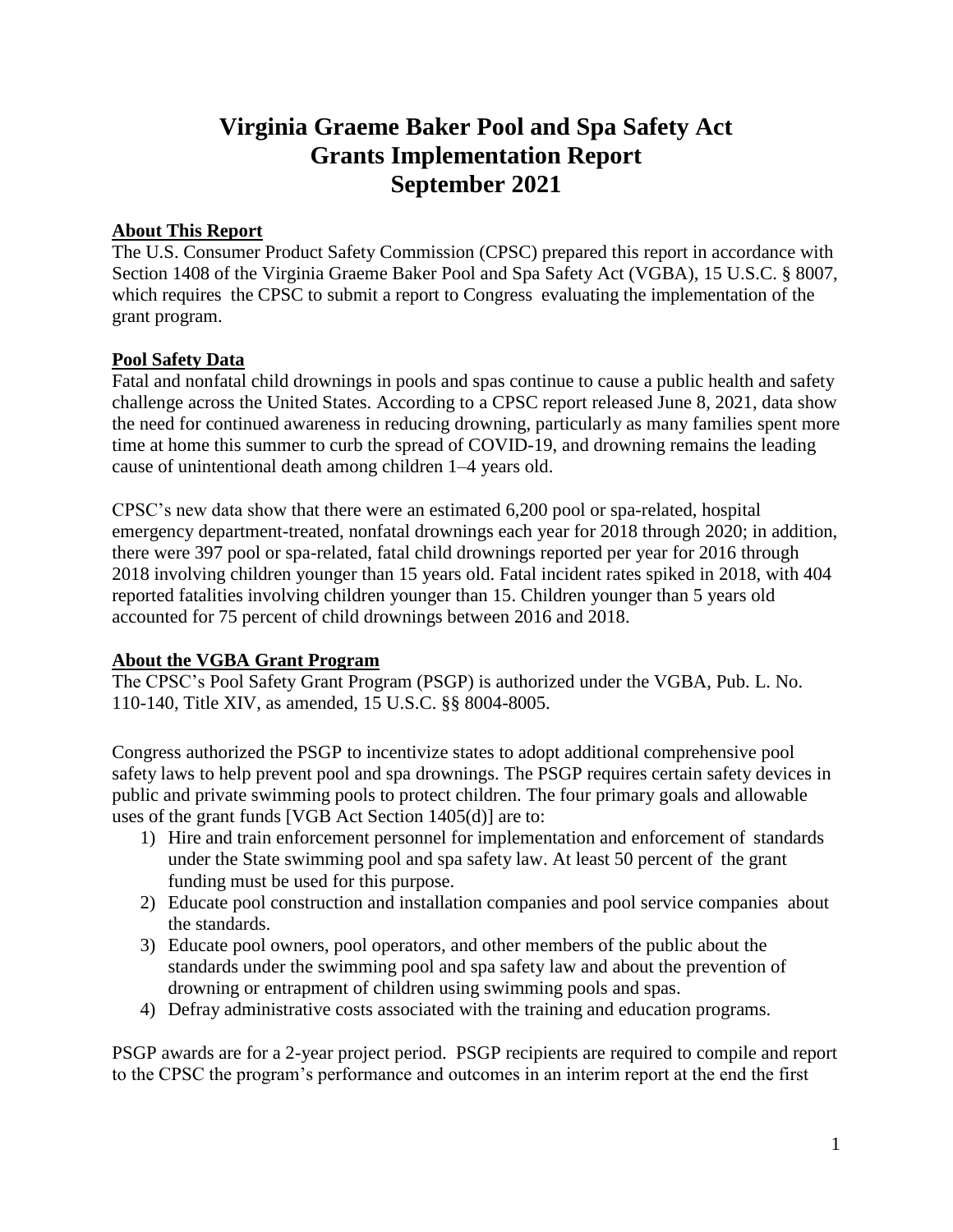year's period of performance. A final report is required at the end of the second year's period of performance, covering the entire 2 years' performance and outcomes.

To be eligible, PSGP applicants must be a state or local government or U .S. Territory that has an enacted or amended state and/or local law(s) that meets the requirements of the Pool and Spa Safety Act.

- 1) The following entities are eligible to apply for a PSGP grant:
	- a) The 50 states, the District of Columbia, the Commonwealth of Puerto Rico, the U.S. Virgin Islands, the Commonwealth of the Northern Mariana Islands, American Samoa, Guam, the Federated State of Micronesia, the Republic of the Marshall Islands, Midway Island, Wake Island, Kingman Reef, and Johnston Island.
	- b) Local Governments political subdivisions of a state, which may include a county, municipality, city, town, township, local public authority, school district, special district, intrastate district, council of governments, or any agency or instrumentality of a local government.
- 2) The following criteria are used to determine whether a state or local law meets the requirements specified in Section 1406 of the VGBA (15 U.S.C. § 8005):
	- a) The enclosure of all outdoor residential pools and spas by barriers to entry that will effectively prevent small children from gaining unsupervised and unfettered access to the pool or spa;
	- b) That pools and spas built more than 1 year after the date of the enactment of such state or local law have:
		- i) More than 1 drain;
		- ii) 1 or more unblockable drains; or
		- iii) No main drain.

## **PSGP Grant Awards**

In September 2019 the CPSC awarded five PSGP 2-year grants totaling \$1,124,000, to state and local governments to help them reduce deaths and injuries from drowning and drain entrapments in pools and spas. The grant recipients and amounts are:

| <b>Recipient</b>                  | <b>State</b> | Amount    |
|-----------------------------------|--------------|-----------|
| City of North Las Vegas           | <b>NV</b>    | \$124,000 |
| Columbus Public Heath             | <b>OH</b>    | \$250,000 |
| Florida Department of Health      | FL           | \$250,000 |
| Rhode Island Department of Health | RI           | \$250,000 |
| Virginia Department of Health     | VA           | \$250,000 |